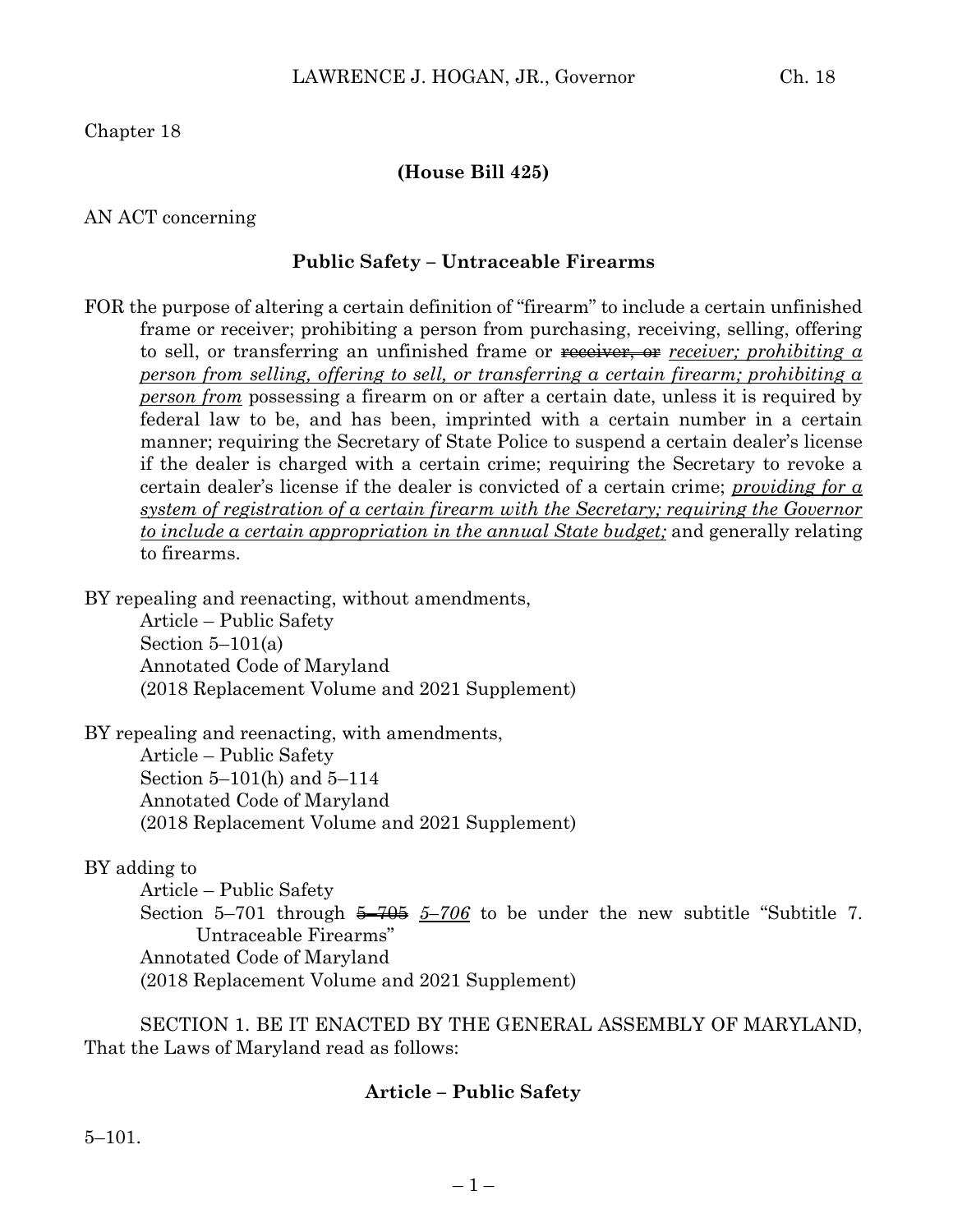#### Ch. 18 2022 LAWS OF MARYLAND

(a) In this subtitle the following words have the meanings indicated.

(h) (1) "Firearm" means:

(i) a weapon that expels, is designed to expel, or may readily be converted to expel a projectile by the action of an explosive; **[**or**]**

(ii) the frame or receiver of such a weapon**; OR** 

**(III) AN UNFINISHED FRAME OR RECEIVER, AS DEFINED IN § 5–701 OF THIS TITLE**.

(2) "Firearm" includes a starter gun.

#### 5–114.

(a) (1) The Secretary shall suspend a dealer's license if the licensee:

(i) is under indictment for a crime of violence; **[**or**]**

(ii) is arrested for a violation of this subtitle that prohibits the purchase or possession of a regulated firearm**; OR** 

# **(III) IS CHARGED WITH A CRIME UNDER SUBTITLE 7 OF THIS**

#### **TITLE**.

(2) (i) The Secretary may suspend a dealer's license if the licensee is not in compliance with the record keeping and reporting requirements of  $\S$  5–145 of this subtitle.

(ii) The Secretary may lift a suspension under this paragraph after the licensee provides evidence that the record keeping violation has been corrected.

(b) The Secretary shall revoke a dealer's license if:

(1) it is discovered that false information has been supplied or false statements have been made in an application required by this subtitle; or

- (2) the licensee:
	- (i) is convicted of a disqualifying crime;

(ii) is convicted of a violation classified as a common law crime and receives a term of imprisonment of more than 2 years;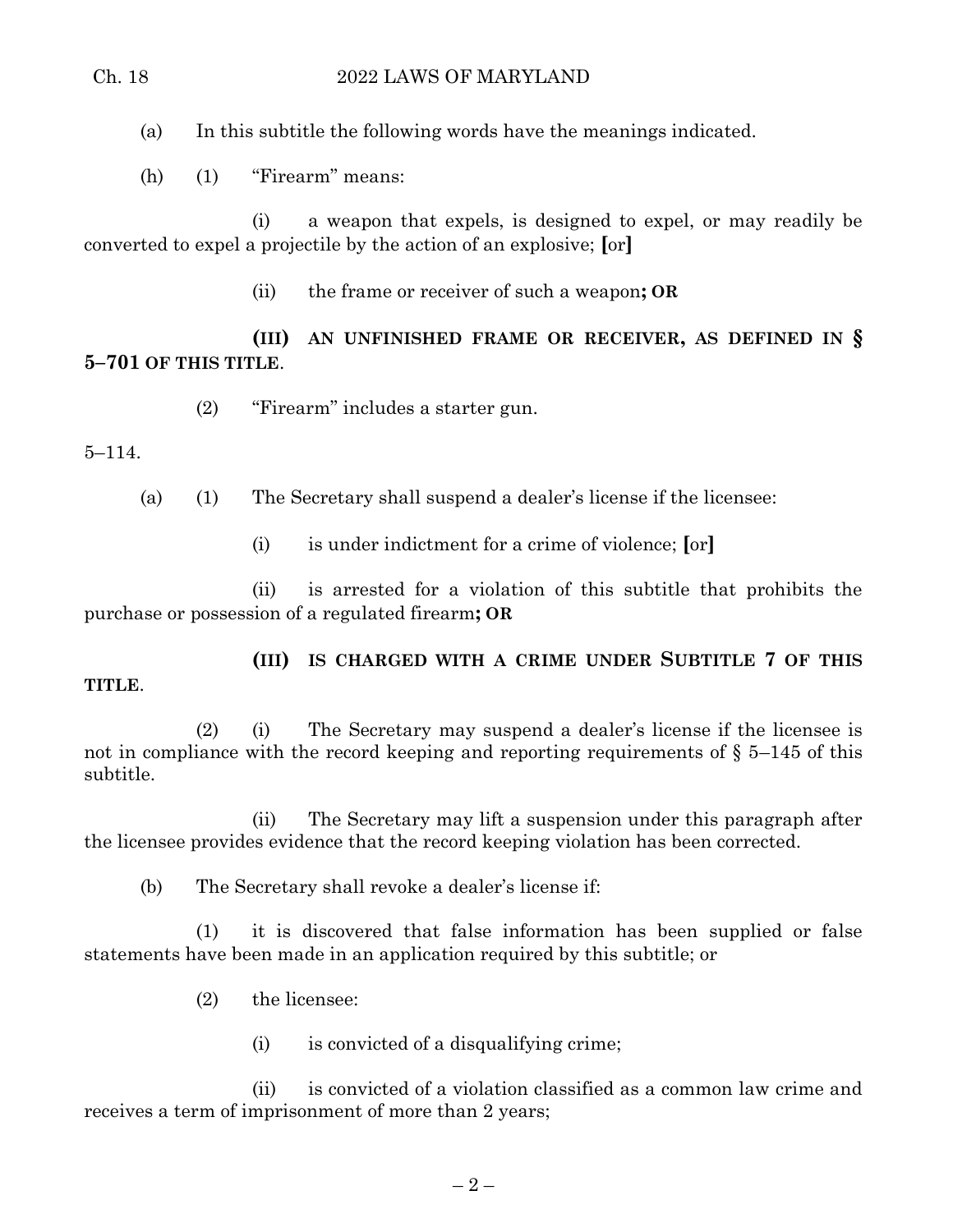#### LAWRENCE J. HOGAN, JR., Governor Ch. 18

- (iii) is a fugitive from justice;
- (iv) is a habitual drunkard;
- (v) is addicted to a controlled dangerous substance or is a habitual

user;

(vi) has spent more than 30 consecutive days in a medical institution for treatment of a mental disorder, unless the licensee produces a physician's certificate, issued after the last institutionalization and certifying that the licensee is capable of possessing a regulated firearm without undue danger to the licensee or to another;

(vii) has knowingly or willfully manufactured, offered to sell, or sold a handgun not on the handgun roster in violation of § 5–406 of this title; **[**or**]**

(viii) has knowingly or willfully participated in a straw purchase of a regulated firearm**; OR** 

**TITLE**.

# **(IX) IS CONVICTED OF A CRIME UNDER SUBTITLE 7 OF THIS**

(c) If the Secretary suspends or revokes a dealer's license, the Secretary shall notify the licensee in writing of the suspension or revocation.

(d) A person whose dealer's license is suspended or revoked may not engage in the business of selling, renting, or transferring regulated firearms, unless the suspension or revocation has been subsequently withdrawn by the Secretary or overruled by a court in accordance with § 5–116 of this subtitle.

#### **SUBTITLE 7. UNTRACEABLE FIREARMS.**

**5–701.**

**(A) IN THIS SUBTITLE THE FOLLOWING WORDS HAVE THE MEANINGS INDICATED.**

**(B) "ANTIQUE FIREARM" HAS THE MEANING STATED IN § 4–201 OF THE CRIMINAL LAW ARTICLE.**

**(C) "FEDERALLY LICENSED FIREARMS DEALER" MEANS A PERSON LICENSED BY THE FEDERAL BUREAU OF ALCOHOL, TOBACCO, FIREARMS AND EXPLOSIVES TO DEAL IN FIREARMS.**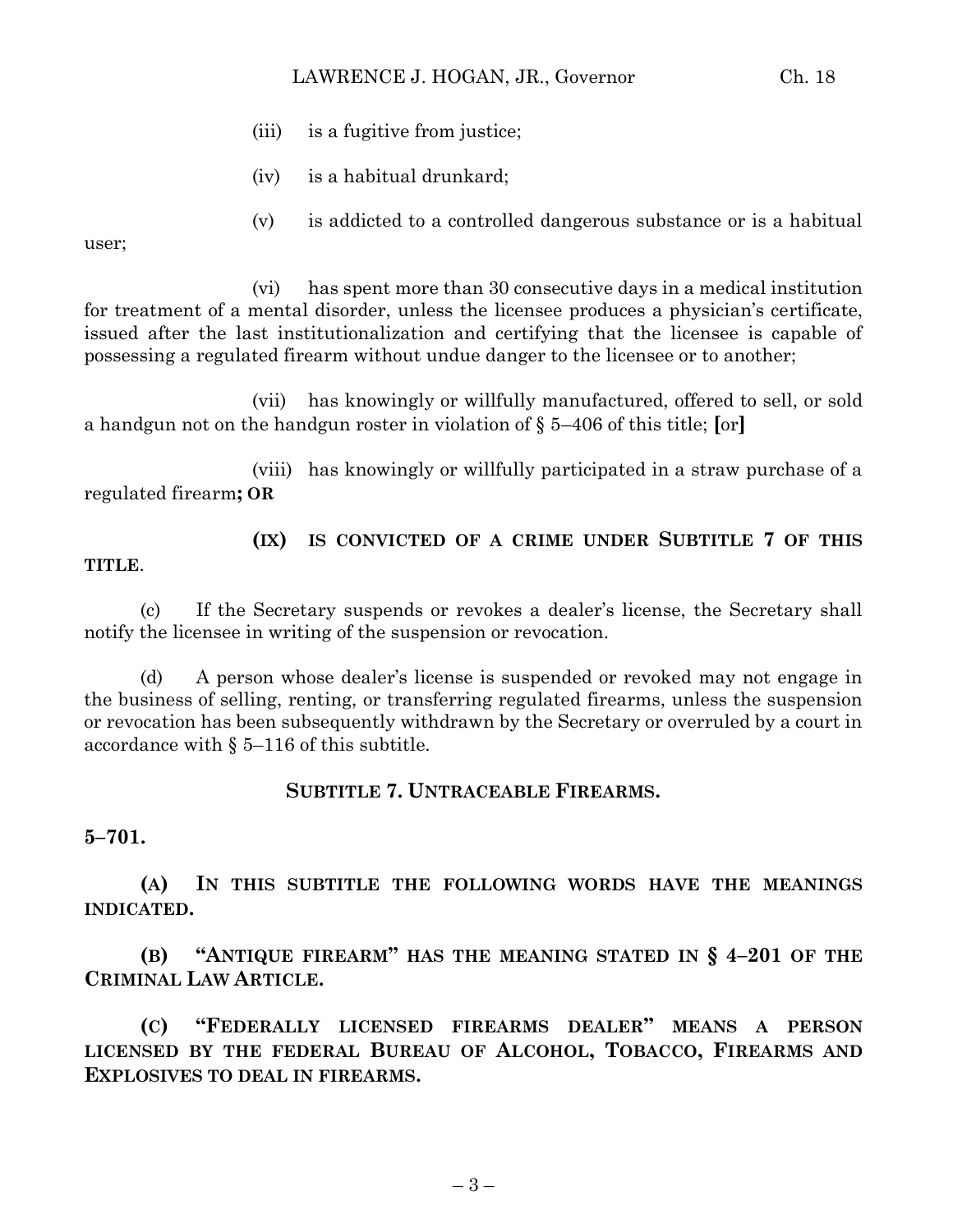**(D) "FEDERALLY LICENSED FIREARMS IMPORTER" MEANS A PERSON LICENSED BY THE FEDERAL BUREAU OF ALCOHOL, TOBACCO, FIREARMS AND EXPLOSIVES TO IMPORT FIREARMS.**

**(E) "FEDERALLY LICENSED FIREARMS MANUFACTURER" MEANS A PERSON LICENSED BY THE FEDERAL BUREAU OF ALCOHOL, TOBACCO, FIREARMS AND EXPLOSIVES TO MANUFACTURE FIREARMS.**

**(F) "FIREARM" HAS THE MEANING STATED IN § 5–101 OF THIS TITLE.**

**(G) "SECRETARY" MEANS THE SECRETARY OF STATE POLICE OR THE SECRETARY'S DESIGNEE.**

**(H) "UNFINISHED FRAME OR RECEIVER" MEANS A FORGED, CAST, PRINTED, EXTRUDED, OR MACHINED BODY OR SIMILAR ARTICLE THAT:**

**(1) HAS REACHED A STAGE IN MANUFACTURE WHERE IT MAY READILY BE COMPLETED, ASSEMBLED, OR CONVERTED TO BE USED AS THE FRAME OR RECEIVER OF A FUNCTIONAL FIREARM; OR** 

**(2) IS MARKETED OR SOLD TO THE PUBLIC TO BECOME OR BE USED AS THE FRAME OR RECEIVER OF A FUNCTIONAL FIREARM ONCE COMPLETED, ASSEMBLED, OR CONVERTED.**

**5–702.**

**THIS SUBTITLE DOES NOT APPLY TO:**

- **(1) A FIREARM THAT:**
	- **(I) WAS MANUFACTURED BEFORE** *OCTOBER 22,* **1968; OR**
	- **(II) IS AN ANTIQUE FIREARM;**

**(2) A SALE, AN OFFER TO SELL, A TRANSFER, OR A DELIVERY OF A FIREARM OR AN UNFINISHED FRAME OR RECEIVER TO, OR POSSESSION OF A FIREARM OR UNFINISHED FRAME OR RECEIVER BY:**

- **(I) A FEDERALLY LICENSED FIREARMS DEALER;**
- **(II) A FEDERALLY LICENSED FIREARMS MANUFACTURER; OR**
- **(III) A FEDERALLY LICENSED FIREARMS IMPORTER; OR**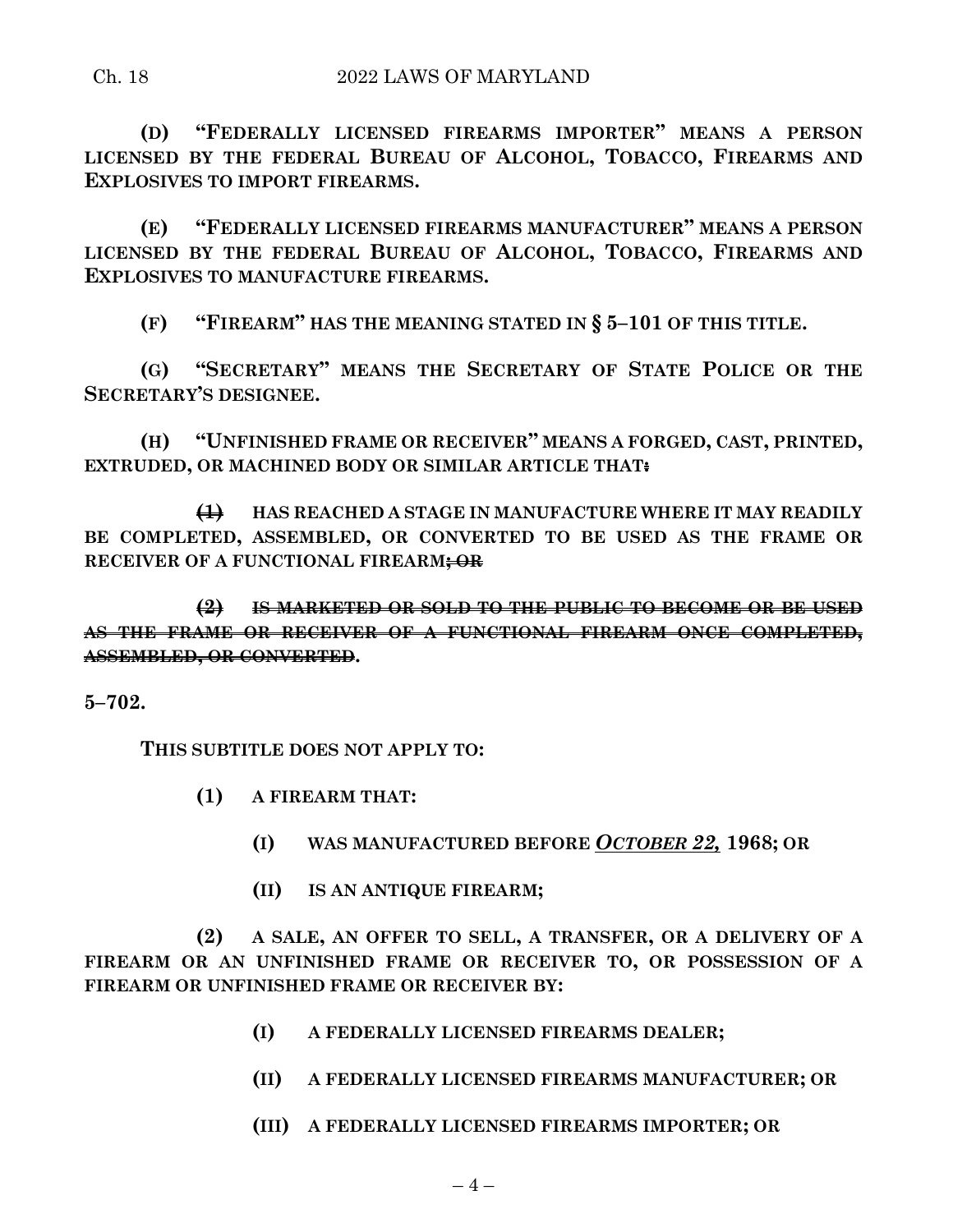**(3) A TRANSFER OR SURRENDER OF A FIREARM OR AN UNFINISHED FRAME OR RECEIVER TO A LAW ENFORCEMENT AGENCY.**

**5–703.**

**(A)** *(1)* **A PERSON MAY NOT PURCHASE, RECEIVE, SELL, OFFER TO SELL, OR TRANSFER AN UNFINISHED FRAME OR RECEIVER UNLESS IT IS REQUIRED BY FEDERAL LAW TO BE, AND HAS BEEN, IMPRINTED WITH A SERIAL NUMBER BY A FEDERALLY LICENSED FIREARMS MANUFACTURER OR FEDERALLY LICENSED FIREARMS IMPORTER IN COMPLIANCE WITH ALL FEDERAL LAWS AND REGULATIONS APPLICABLE TO THE MANUFACTURE AND IMPORT OF FIREARMS.**

*(2) EXCEPT AS PROVIDED IN PARAGRAPH (1) OF THIS SUBSECTION, A PERSON MAY NOT SELL, OFFER TO SELL, OR TRANSFER A FIREARM UNLESS IT IS IMPRINTED WITH A SERIAL NUMBER AS DESCRIBED UNDER SUBSECTION (B) OF THIS SECTION.*

### **(B)** *(1) THIS SUBSECTION DOES NOT APPLY TO:*

*(I) POSSESSION OF A FIREARM UNLESS A PERSON KNEW OR REASONABLY SHOULD HAVE KNOWN THAT THE FIREARM WAS NOT IMPRINTED WITH A SERIAL NUMBER AS DESCRIBED UNDER THIS SUBSECTION;*

*(II) POSSESSION OF A FIREARM THAT DOES NOT COMPLY WITH THE MARKING REQUIREMENTS DESCRIBED UNDER THIS SUBSECTION BY A PERSON WHO RECEIVED THE FIREARM THROUGH INHERITANCE, AND IS NOT OTHERWISE PROHIBITED FROM POSSESSING THE FIREARM, FOR A PERIOD NOT EXCEEDING 30 DAYS AFTER INHERITING THE FIREARM; OR*

*(III) POSSESSION OF AN UNFINISHED FRAME OR RECEIVER BY A PERSON THAT MADE OR MANUFACTURED THE UNFINISHED FRAME OR RECEIVER, WITHOUT THE USE OF ANY PREFABRICATED PARTS, AND WHO IS NOT OTHERWISE PROHIBITED FROM POSSESSING THE UNFINISHED FRAME OR RECEIVER, FOR A PERIOD NOT EXCEEDING 30 DAYS AFTER THE PERSON MADE OR MANUFACTURED THE UNFINISHED FRAME OR RECEIVER.*

*(2)* **ON OR AFTER JANUARY** *MARCH* **1, 2023, A PERSON MAY NOT POSSESS A FIREARM UNLESS:**

**(1)** *(I)* **THE FIREARM IS REQUIRED BY FEDERAL LAW TO BE, AND HAS BEEN, IMPRINTED BY A FEDERALLY LICENSED FIREARMS MANUFACTURER OR FEDERALLY LICENSED FIREARMS IMPORTER WITH A SERIAL NUMBER IN COMPLIANCE WITH ALL FEDERAL LAWS AND REGULATIONS APPLICABLE TO THE MANUFACTURE AND IMPORT OF FIREARMS; OR**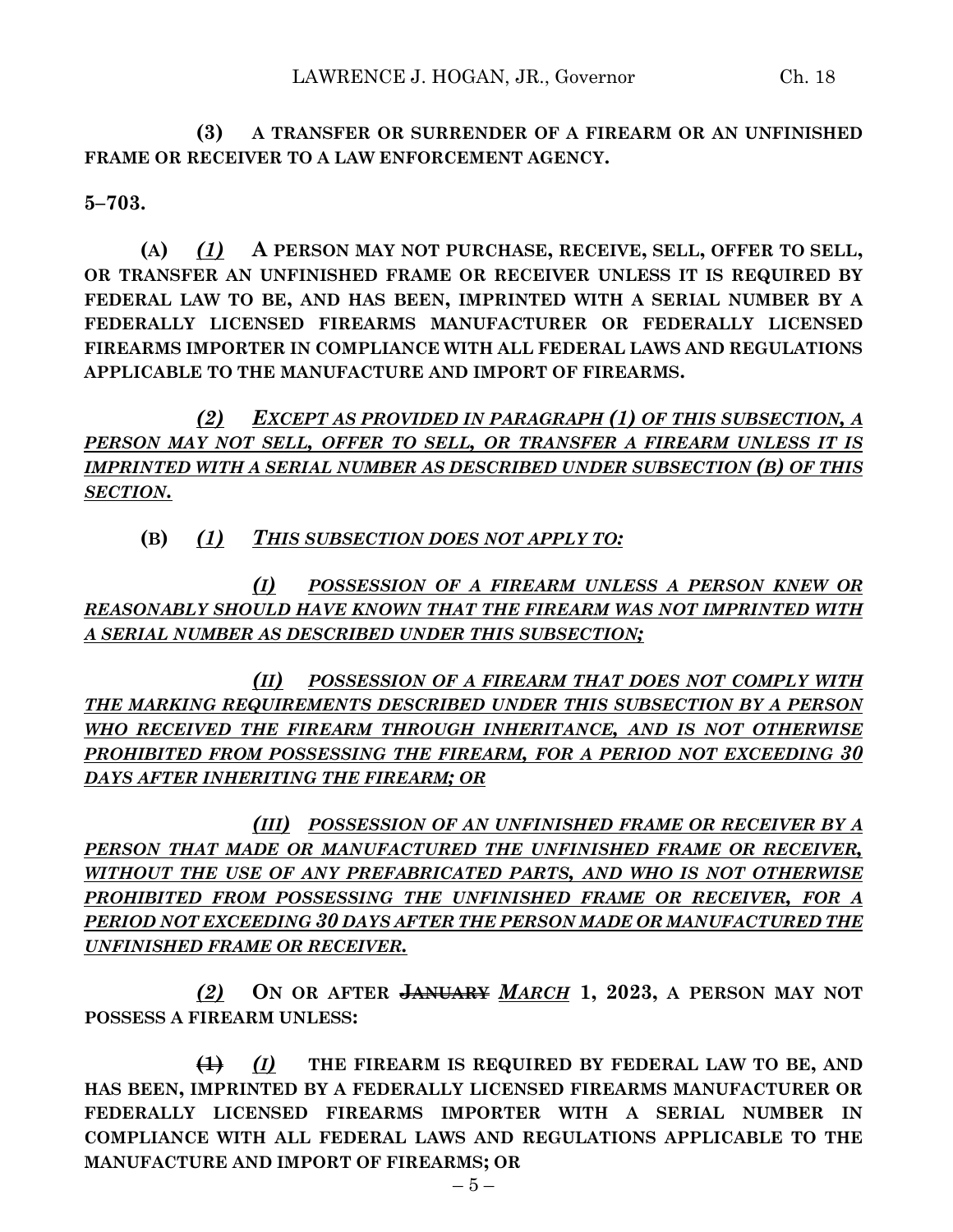# **(2)** *(II)* **THE FIREARM***:*

*1.* **HAS BEEN IMPRINTED BY A FEDERALLY LICENSED FIREARMS DEALER***, FEDERAL FIREARMS MANUFACTURER,* **OR OTHER FEDERAL LICENSEE AUTHORIZED TO PROVIDE MARKING SERVICES***,* **WITH THE FIRST THREE AND LAST FIVE DIGITS OF THE LICENSEE'S FEDERAL FIREARMS LICENSE NUMBER, FOLLOWED BY A HYPHEN, AND THEN FOLLOWED BY ANOTHER NUMBER***:*

*A. THE ZIP CODE OF THE CURRENT OWNER OR PERSON THAT MADE, COMPLETED, OR INITIALLY ASSEMBLED THE FIREARM;*

*B. THE INITIALS OF THE CURRENT OWNER OR PERSON THAT MADE, COMPLETED, OR INITIALLY ASSEMBLED THE FIREARM; AND*

*C. A NUMBER THAT DOES NOT MATCH A NUMBER USED BY THE CURRENT OWNER ON ANOTHER FIREARM OR BY THE PERSON WHO MADE, COMPLETED, OR INITIALLY ASSEMBLED THE FIREARM ON ANY OTHER FIREARM THAT THE PERSON HAS MADE, COMPLETED, OR INITIALLY ASSEMBLED; AND*

*2. HAS BEEN REGISTERED WITH THE SECRETARY***.**

**(C)** *(1) A PERSON WHO VIOLATES SUBSECTION (A) OF THIS SECTION IS GUILTY OF A MISDEMEANOR AND SUBJECT TO IMPRISONMENT NOT EXCEEDING 5 YEARS OR A FINE NOT EXCEEDING \$10,000 OR BOTH.*

*(2) A PERSON WHO VIOLATES SUBSECTION (B) OF THIS SECTION IS GUILTY OF A MISDEMEANOR AND SUBJECT TO IMPRISONMENT NOT EXCEEDING 2 YEARS OR A FINE NOT EXCEEDING \$10,000 OR BOTH.*

*(3) EACH VIOLATION OF THIS SECTION IS A SEPARATE CRIME.*

*(D)* **A FEDERALLY LICENSED FIREARMS DEALER OR OTHER FEDERAL LICENSEE AUTHORIZED TO PROVIDE MARKING SERVICES WHO IMPRINTS A FIREARM UNDER SUBSECTION**  $\left(\frac{B}{2}\right)\left(\frac{2}{H}\right)$ *(B)(2)(II)* **OF THIS SECTION SHALL<sup>2</sup>** 

**(1) IMPRINT THE FIREARM IN COMPLIANCE WITH ALL FEDERAL LAWS AND REGULATIONS APPLICABLE TO AFFIXING SERIAL NUMBERS TO FIREARMS, INCLUDING:**

**(I)** *(1)* **MINIMUM SIZE AND DEPTH REQUIREMENTS; AND**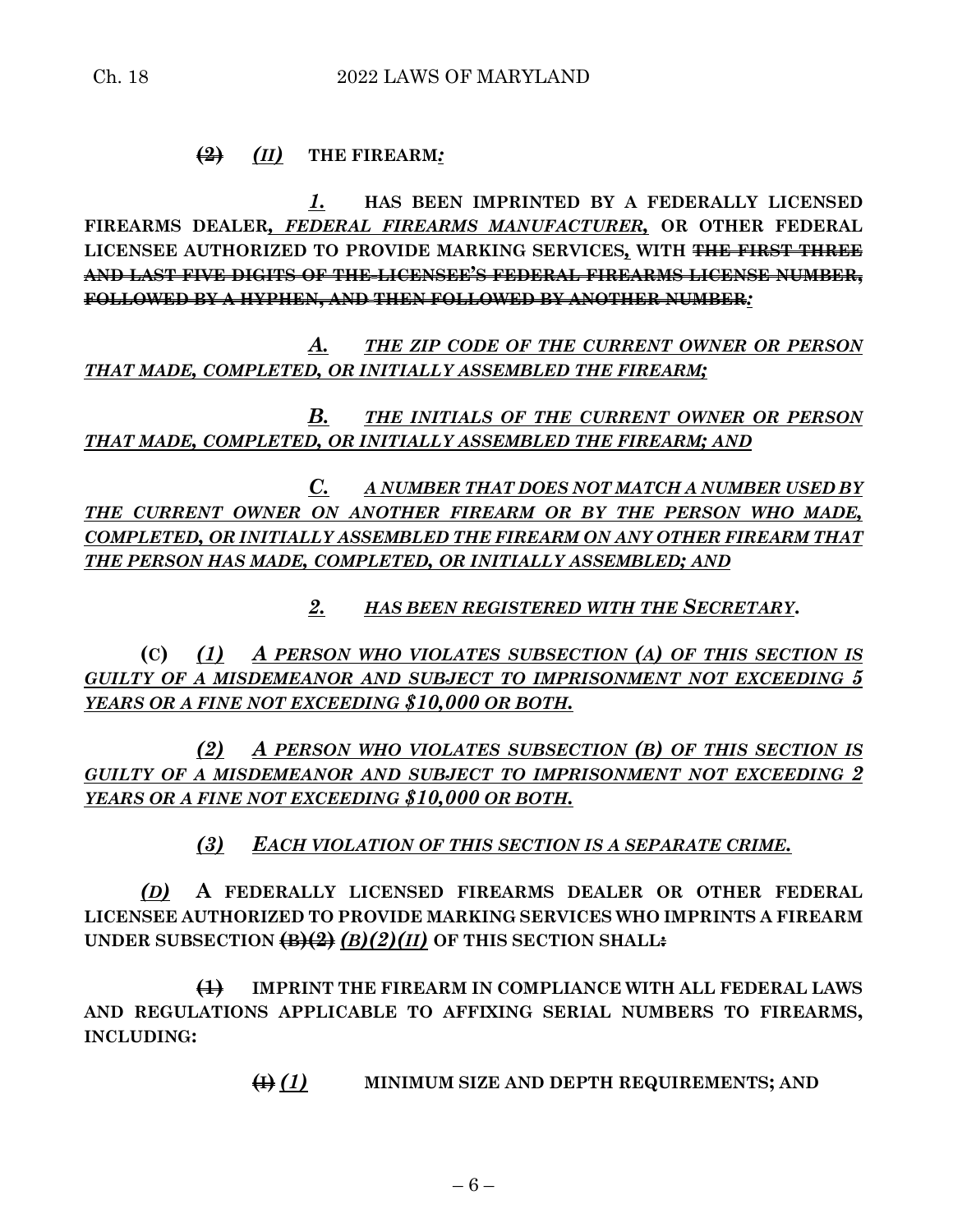**(II)** *(2)* **REQUIREMENTS THAT THE NUMBERS NOT BE READILY SUSCEPTIBLE TO BEING OBLITERATED, ALTERED, OR REMOVED; AND***.*

**(2) RETAIN RECORDS FOR ALL FIREARMS IMPRINTED IN ACCORDANCE WITH ALL FEDERAL LAWS AND REGULATIONS APPLICABLE TO THE SALE OF A FIREARM.**

**5–704.**

**(A) A PERSON WHO VIOLATES THIS SUBTITLE IS GUILTY OF A MISDEMEANOR AND ON CONVICTION IS SUBJECT TO IMPRISONMENT NOT EXCEEDING 3 YEARS OR A FINE NOT EXCEEDING \$10,000 OR BOTH.**

**(B) EACH VIOLATION OF THIS SUBTITLE IS A SEPARATE CRIME.**

*(A) THE SECRETARY SHALL MAINTAIN A SYSTEM TO REGISTER FIREARMS IMPRINTED WITH SERIAL NUMBERS UNDER § 5–703(B)(2)(II) OF THIS SUBTITLE.*

*(B) REGISTRATION DATA PROVIDED FOR REGISTRATION IS NOT OPEN TO PUBLIC INSPECTION.*

*(C) FOR EACH FISCAL YEAR, THE GOVERNOR SHALL INCLUDE IN THE ANNUAL STATE BUDGET AN APPROPRIATION OF AT LEAST \$150,000 TO FUND REGISTRATION ACTIVITIES CONDUCTED BY THE SECRETARY UNDER THIS SECTION.*

#### **5–705.**

**THE SECRETARY MAY ADOPT REGULATIONS TO CARRY OUT THE PROVISIONS OF THIS SUBTITLE.**

*5–706.*

# *NOTHING IN THIS SUBTITLE MAY BE CONSTRUED IN A MANNER THAT ABRIDGES OR OTHERWISE LIMITS A PERSON'S RIGHT AGAINST SELF–INCRIMINATION UNDER THE UNITED STATES CONSTITUTION OR THE MARYLAND DECLARATION OF RIGHTS.*

SECTION 2. AND BE IT FURTHER ENACTED, That, if any provision of this Act or the application thereof to any person or circumstance is held invalid for any reason in a court of competent jurisdiction, the invalidity does not affect other provisions or any other application of this Act that can be given effect without the invalid provision or application, and for this purpose the provisions of this Act are declared severable.